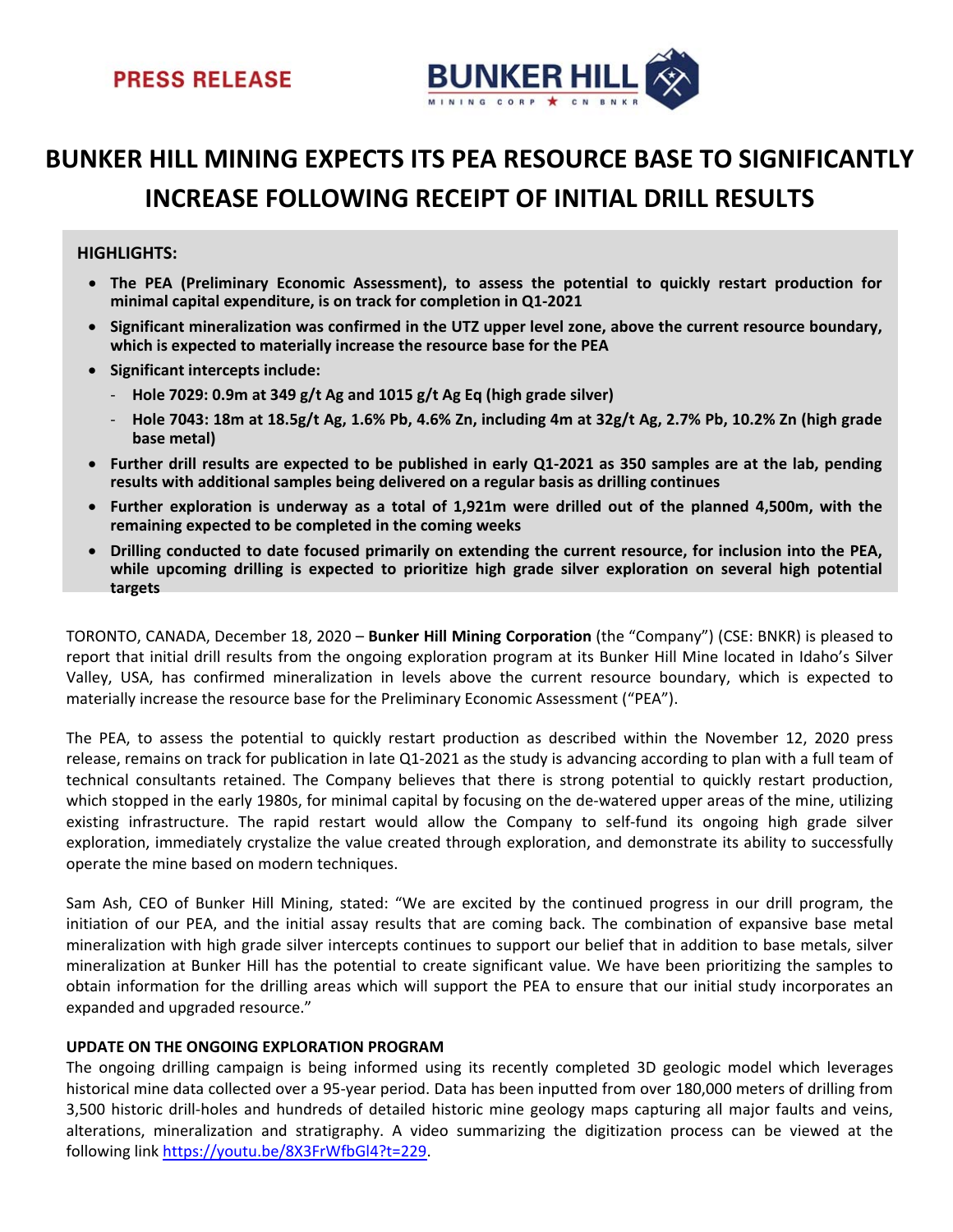## **PRESS RELEASE**



The current exploration program consists of 4,570 meters (15,000 feet) of diamond drilling from surface and underground, with 1,921 meters completed and the remainder expected to be drilled in the upcoming weeks. Exploration is being focused on targets in the upper levels of the mine located in close proximity to existing infrastructure with the aim being two-fold:

#### **1. Expand the UTZ mineralized area to support the PEA:**

This drill program is intended to define the mineralization to a level of confidence that will results in a significant expansion to the current resource and support early-stage mining in the PEA. Resource Development Associates, working in concert with Range Front Geologic Services, are progressing the geologic modeling, block model development, and grade estimation. With the onset of winter planned surface drilling has stopped and drilling is continuing from underground drill locations.

### **2. Explore high grade silver veins**

The program is planned to drill test several targets that have significant silver potential in proximity to the Sierra Nevada, and Veral veins. All of these silver targets are close to existing infrastructure and have the potential to add high‐grade resources to the upper level inventory and add greatly to the value of any restart plan. Drilling high grade Silver targets has transitioned from surface to underground with drilling currently focused on the 9 level targeting high potential exploration targets. A total of 1,700 meters of drilling are planned within the current drilling program.

The Company has prioritized the return of assays that will support resource expansion and upgrade in support of the restart PEA. The following drill hole results support the advancement of the UTZ towards a resource expansion:

| <b>Drill</b> | <b>From</b> |          | <b>Interval</b> |            |     |      |
|--------------|-------------|----------|-----------------|------------|-----|------|
| Hole         | (m)         | To $(m)$ | (m)             | Ag $(g/t)$ | %Pb | %Zn  |
| 7043         | 61          | 80       | 18              | 18.5       | 1.6 | 4.6  |
| Including    | 66          | 70       | 4               | 32.6       | 2.7 | 10.2 |
|              | 76          | 78       | 2               | 26.1       | 2.4 | 7.2  |

#### *Significant Base Metal Intercepts*

| <b>Drill</b> | <b>From</b> |        | <b>Interval</b> |            |     |     |
|--------------|-------------|--------|-----------------|------------|-----|-----|
| Hole         | (m)         | To (m) | (m              | Ag $(g/t)$ | %Pb | %Zn |
| 7046         | 24          | 27     |                 | 23.8       | 1.0 | 8.0 |
|              |             |        |                 |            |     |     |

| Drill | From |        | <b>Interval</b> |            |      |      |
|-------|------|--------|-----------------|------------|------|------|
| Hole  | (m)  | To (m) | (m)             | Ag $(g/t)$ | %Pb  | %Zn  |
| 7035  | 26   | 77     |                 | 49.22      | 1.39 | 6.77 |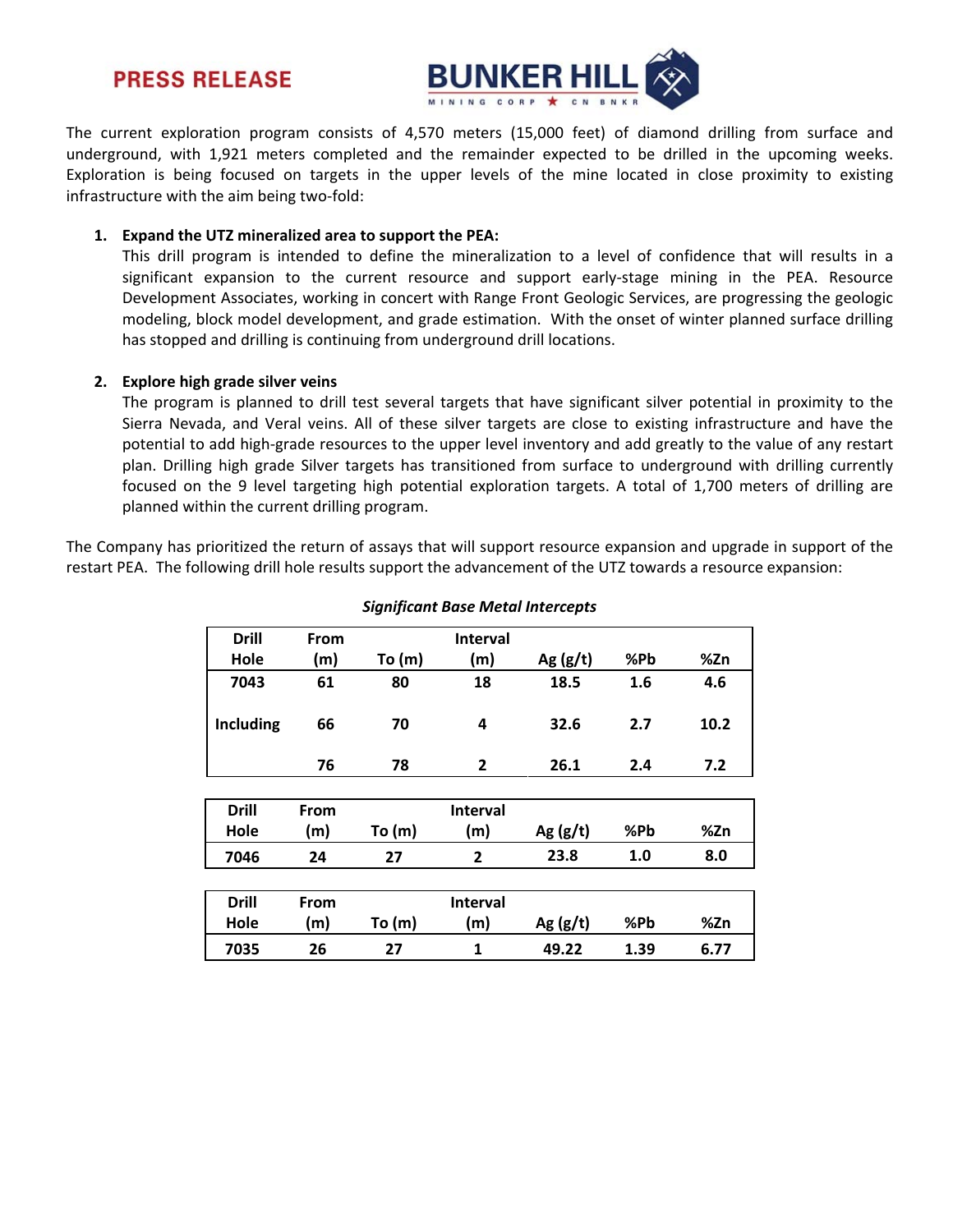





#### *Significant Silver Intercepts:*

| <b>Drill</b> | From |          | <b>Interval</b> |            |      |     |               |
|--------------|------|----------|-----------------|------------|------|-----|---------------|
| Hole         | (m)  | To(m)    | (m)             | Ag $(g/t)$ | %Pb  | %Zn | Ag Eq $(g/t)$ |
| 7029         | 93.6 | 94.2     | 0.6             | 170.4      | 13.2 | 5.3 | 760.2         |
|              |      |          |                 |            |      |     |               |
| <b>Drill</b> | From |          | <b>Interval</b> |            |      |     |               |
| Hole         | (m)  | To (m)   | (m)             | Ag $(g/t)$ | %Pb  | %Zn | Ag Eq $(g/t)$ |
| 7035         | 36.6 | 37.4     | 0.8             | 326.3      | 18.6 | 0.3 | 890           |
|              |      |          |                 |            |      |     |               |
| <b>Drill</b> | From |          | <b>Interval</b> |            |      |     |               |
| Hole         | (m)  | To $(m)$ | (m)             | Ag $(g/t)$ | %Pb  | %Zn | Ag Eq $(g/t)$ |
| 7046         | 17.1 | 18.0     | 0.9             | 349.1      | 20.6 | 1.4 | 1015          |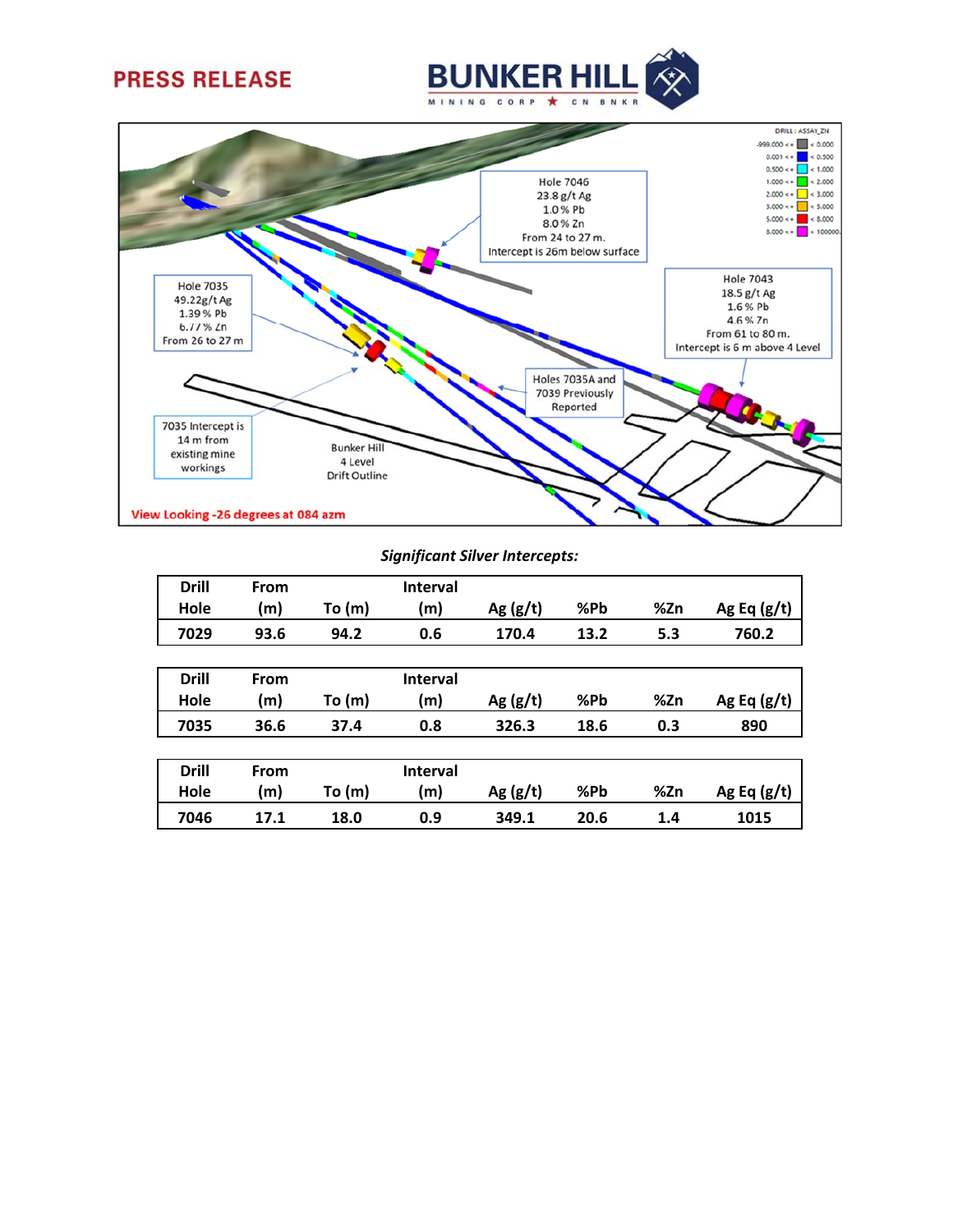





(Reported intercepts are not true widths as there is currently insufficient data to calculate true orientation in space. *Prices used to calculate Ag Eq grades are as follows: Zn= \$1.16/lb, Pb=\$0.92/lb, Ag=\$20/Oz)*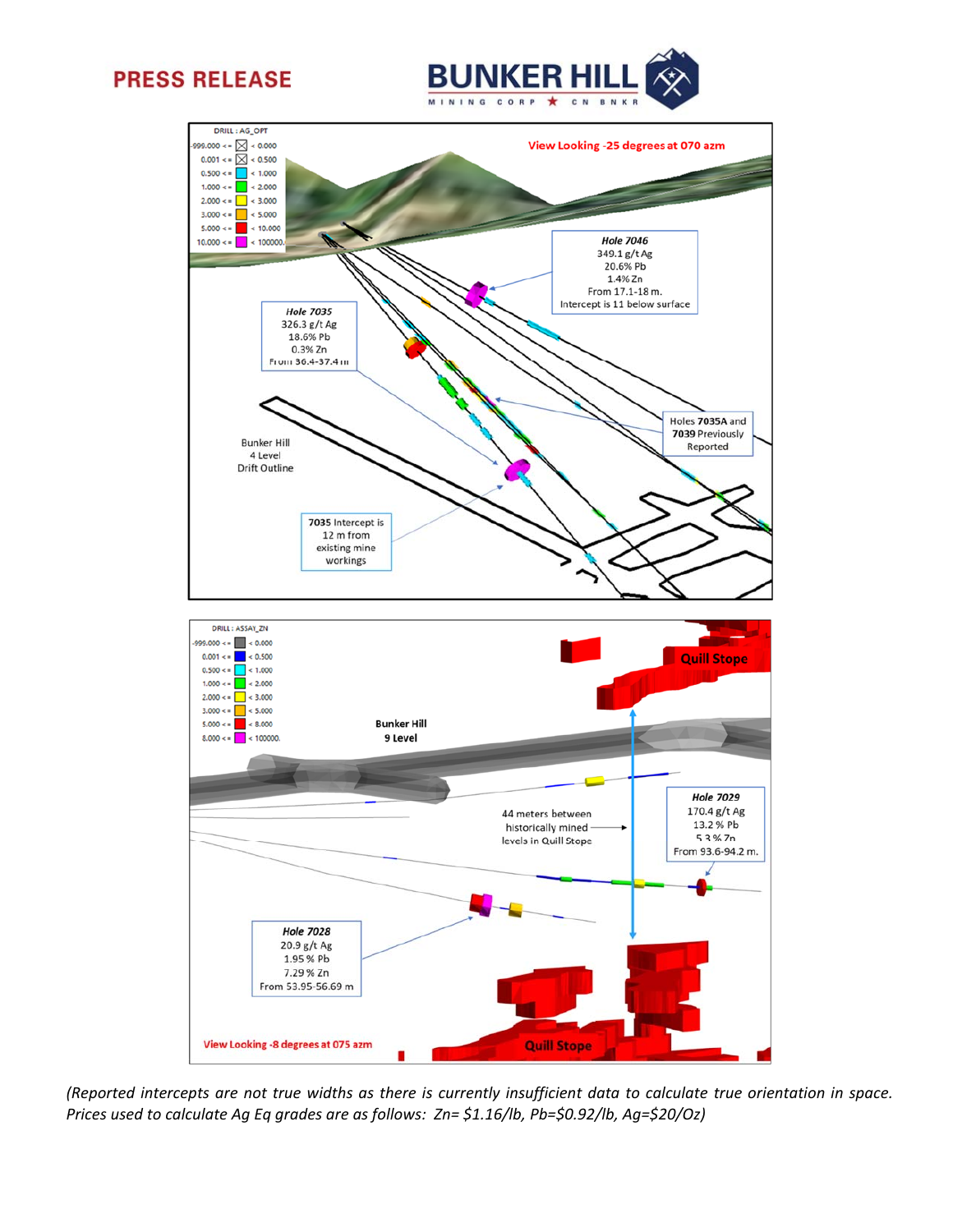



#### **PEA UPDATE**

The PEA will be based on the resource published on September 28, 2020, in addition to further expected additions. Consulting Engineers from MineTech LLC have been engaged to deliver the PEA, which will be conducted in accordance with National Instrument 43‐101 ("NI 43‐01"). The focus will be upon the study of mining operations conducted above the current water level (Level 11). This will include a systematic study of existing infrastructure, capital cost estimates, operating cost estimates, metallurgy, resource modeling, mine design and scheduling, ventilation, haulage, and marketing. The key areas of trade‐off study will include: 1) Truck haulage from Russell Tunnel vs rail haulage from Kellogg Tunnel; 2) Toll‐milling vs construction of various in‐house processing options; 3) Sensitivity to production rate from 400-1500 TPD; Contract vs. Owner-Operator Mining; and Grade vs Tonnage trade-offs.

The PEA remains on track for publication in late Q1-2021, with the following items well underway:

- **Preliminary Mine Design:**  Resource Development Associates has initiated a full mine design and schedule based on the existing resource which will form the basis of the mine plan for the PEA. An initial mine design is expected in January which will allow ample time for scenario planning and optimization.
- **Infrastructure:** MineTech has initiated a comprehensive review of existing infrastructure and is currently working on developing preliminary engineering designs and costing for restart capital including areas of rehabilitation, electrical infrastructure, utility reticulation, ventilation, and material haulage. In addition a review of the existing hoisting and shaft infrastructure is underway to engineer and evaluate options to access lower areas of the mine.
- **Metallurgical Testing:**  Resource Development Inc. (RDI) has been engaged to design and conduct a metallurgical testing program. Samples are being collected and test work will begin shortly. Historical production has shown high recoverability of silver and base metals with 87% Ag recovery, 92% Pb recover and 93% Zn recovery, the metallurgical test program is designed to update and confirm these recoveries, as well as provide necessary detail on the characteristics of concentrates.

The Company advises that it does not propose to base its production decision on a feasibility study of mineral reserves, demonstrating economic and technical viability, and, as a result, there may be an increased uncertainty of achieving any particular level of recovery of minerals or the cost of such recovery, including increased risks associated with developing a commercially mineable deposit. Historically, such projects have a higher risk of economic and technical failure. There is no guarantee that production will begin as anticipated or at all or that anticipated production costs will be achieved. The Company further cautions that a PEA is preliminary in nature. No mining study has been completed. Mineral resources are not mineral reserves and do not have demonstrated economic viability. There is no certainty that the PEA will be realized.

### **Qualified Person**

Mr. Scott E. Wilson, CPG, President of Resource Development Associates Inc. and a consultant to the Company, is an Independent "Qualified Person" as defined by NI 43‐101 and is acting at the Qualified Person for the Company. He has reviewed and approved the technical information summarized in this news release.

#### **About Bunker Hill Mining Corp.**

Bunker Hill Mining Corp. has an option to acquire 100% of all saleable assets at the Bunker Hill Mine. Information about the Company is available on its website, www.bunkerhillmining.com, or within the SEDAR and EDGAR databases.

For additional information contact: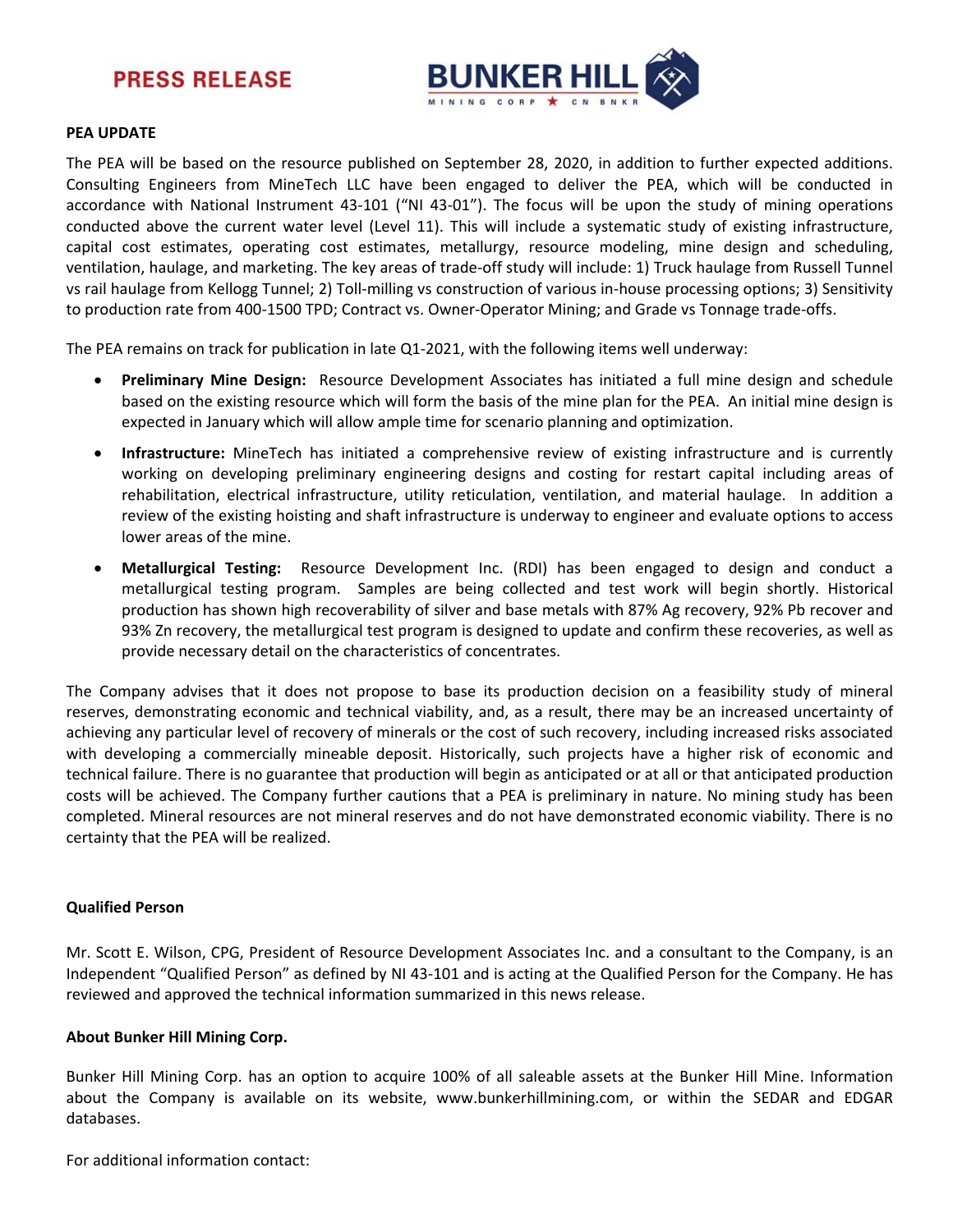



Sam Ash, President and Chief Executive Officer +1 208 786 6999 IR@bunkerhillmining.com **Cautionary Statements**

Certain statements in this news release are forward-looking and involve a number of risks and uncertainties. Such forward-looking statements are within the meaning of that term in Section 27A of the Securities Act of 1933, as amended, and Section 21E of the Securities Exchange Act of 1934, as amended, as well as within the meaning of the phrase 'forward-looking information' in the Canadian Securities Administrators' National Instrument 51-102 - Continuous Disclosure Obligations. Forward-looking statements are not comprised of historical facts. Forward-looking statements include estimates and statements that describe the Company's future plans, objectives or goals, including words to the effect that the Company or management expects a stated condition or result to occur. Forward-looking statements may be identified by such terms as "believes", "anticipates", "expects", "estimates", "may", "could", "would", "will", or "plan". Since forward-looking statements are based on assumptions and address future events and conditions, by their very nature they involve inherent risks and uncertainties. Although these statements are based on information currently available to the Company, the Company provides no assurance that actual results will meet management's expectations. Risks, uncertainties and other factors involved with forward-looking information could cause actual events, results, performance, prospects and opportunities to differ materially from those expressed or implied by such forward-looking information. Forward looking information in this news release includes, but is not limited to, the Company's intentions regarding its objectives, goals or future plans and statements.

Factors that could cause actual results to differ materially from such forward-looking information include, but are not limited to: the ability to predict and counteract the effects of COVID-19 on the business of the Company, including but not limited to the effects of COVID-19 on the price of commodities, capital market conditions, restriction on labour and international travel and supply chains; failure to identify mineral resources; failure to convert estimated mineral resources to reserves; the inability to complete a feasibility study which recommends a production decision; the preliminary nature of metallurgical test results; risks of not basing a production decision on a feasibility study of mineral reserves demonstrating economic and technical viability, resulting in increased uncertainty due to multiple technical and economic risks of failure which are associated with this production decision including, among others, areas that are analyzed in more detail in a feasibility study, such as applying economic analysis to resources and reserves, more detailed metallurgy and a number of specialized studies in areas such as mining and recovery methods, market analysis, and environmental and community impacts and, as a result, there may be an increased uncertainty of achieving any particular level of recovery of minerals or the cost of such recovery, including increased risks associated with developing a commercially mineable deposit with no guarantee that production will begin as anticipated or at all or that anticipated production costs will be achieved. Failure to commence production would have a material adverse impact on the Company's ability to generate revenue and cash flow to fund operations. Failure to achieve the anticipated production costs would have a material adverse impact on the Company's cash flow and future profitability; delays in obtaining or failures to obtain required governmental, environmental or other project approvals; political risks; changes in equity markets; uncertainties relating to the availability and costs of financing needed in the future; the inability of the Company to budget and manage its liquidity in light of the failure to obtain additional financing, including the ability of the Company to complete the payments to the Lessor and the U.S. EPA pursuant to the terms of the agreement to acquire the Bunker Hill Mine Complex; inflation; changes in exchange rates; fluctuations in commodity prices; delays in the development of projects; capital, operating and reclamation costs varying significantly from estimates and the other risks involved in the mineral exploration and development industry; and those risks set out in the Company's public documents filed on SEDAR. Although the Company believes that the assumptions and factors used in preparing the forward-looking information in this news release are reasonable, undue reliance should not be placed on such information, which only applies as of the date of this news release, and no assurance can be given that such events will occur in the disclosed time frames or at all. The Company disclaims any intention or obligation to update or revise any forward-looking information, whether as a result of new information, future events or otherwise, other than as required by law. No stock exchange, securities commission or other regulatory authority has approved or disapproved the information contained herein.

#### *Cautionary Note to United States Investors Concerning Estimates of Measured, Indicated and Inferred Resources*

This press release has been prepared in accordance with the requirements of the securities laws in effect in Canada, which differ from the requirements of U.S. securities laws. Unless otherwise indicated, all resource and reserve estimates included in this press release have been disclosed in accordance with NI 43-101 and the Canadian Institute of Mining, Metallurgy, and Petroleum Definition Standards on Mineral Resources and Mineral Reserves. NI 43-101 is a rule developed by the Canadian Securities Administrators which establishes standards for all public disclosure an issuer makes of scientific and technical information concerning mineral projects. Canadian disclosure standards, including NI 43-101, differ significantly from the requirements of the United States Securities and Exchange Commission ("SEC"), and resource and reserve information contained in this press release may not be comparable to similar information disclosed by U.S. companies. In particular, and without limiting the generality of the foregoing, the term "resource" does not equate to the term "reserves". Under U.S. standards, mineralization may not be classified as a "reserve" unless the determination has been made that the mineralization could be economically and legally produced or extracted at the time the reserve determination is made. The SEC's disclosure standards normally do not permit the inclusion of information concerning "measured mineral resources", "indicated mineral resources" or "inferred mineral resources" or other descriptions of the amount of mineralization in mineral deposits that do not constitute "reserves" by U.S. standards in documents filed with the SEC. Investors are cautioned not to assume that any part or all of mineral deposits in these categories will ever be converted into reserves. U.S. investors should also understand that "inferred mineral resources" have a great amount of uncertainty as to their existence and great uncertainty as to their economic and legal